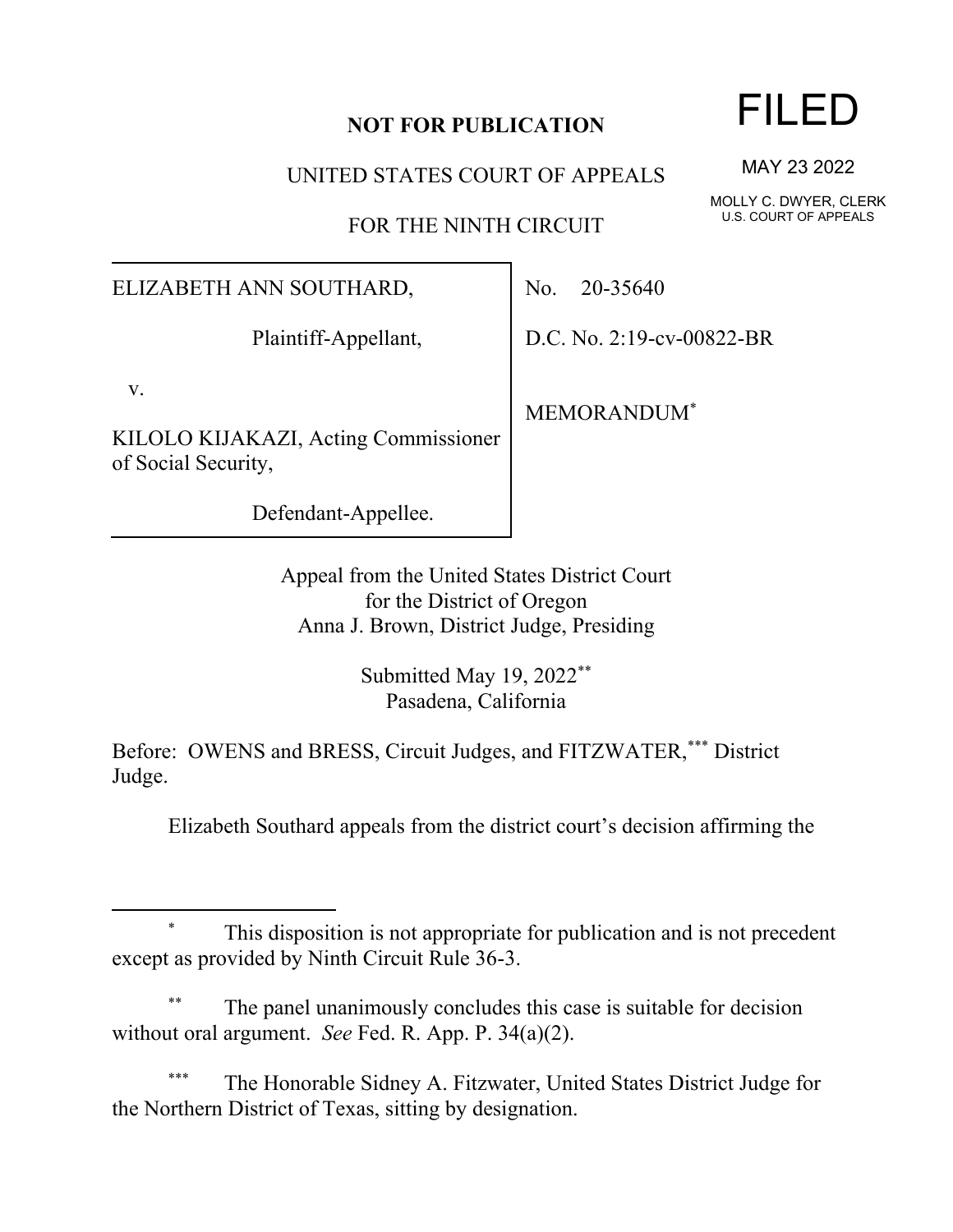Commissioner of Social Security's denial of her application for disability insurance benefits and supplemental security income under Titles II and XVI of the Social Security Act. As the parties are familiar with the facts, we do not recount them here. "We review de novo a district court's order affirming an [administrative law judge's ("ALJ's")] denial of Social Security benefits." *Brown-Hunter v. Colvin*, 806 F.3d 487, 492 (9th Cir. 2015). We may set aside the ALJ's denial of benefits only if it is not supported by substantial evidence or is based on legal error. *Id.* We affirm.

The ALJ provided a specific and legitimate reason for giving only partial weight to Dr. Henderson's medical opinion when the ALJ concluded that there was no objective or clinical evidence in the record to fully support Dr. Henderson's recommended limitations.<sup>1</sup> While Dr. Henderson noted left lower extremity weakness, pain in the left knee, and some antalgia when walking, he also noted that Southard did not need an assistive device and that her knee "seem[ed] to have full extension," could "flex at least 90˚," was stable, and exhibited "no swelling or misalignment." Substantial evidence supports the ALJ's determination that these findings did not support Dr. Henderson's recommended limitations of only five

<sup>&</sup>lt;sup>1</sup> While Southard suggests that the clear and convincing reasons standard should apply, she concedes that Dr. Henderson's opinion was contradicted. Therefore, the specific and legitimate reasons standard applies. *See Revels v. Berryhill*, 874 F.3d 648, 654 (9th Cir. 2017).